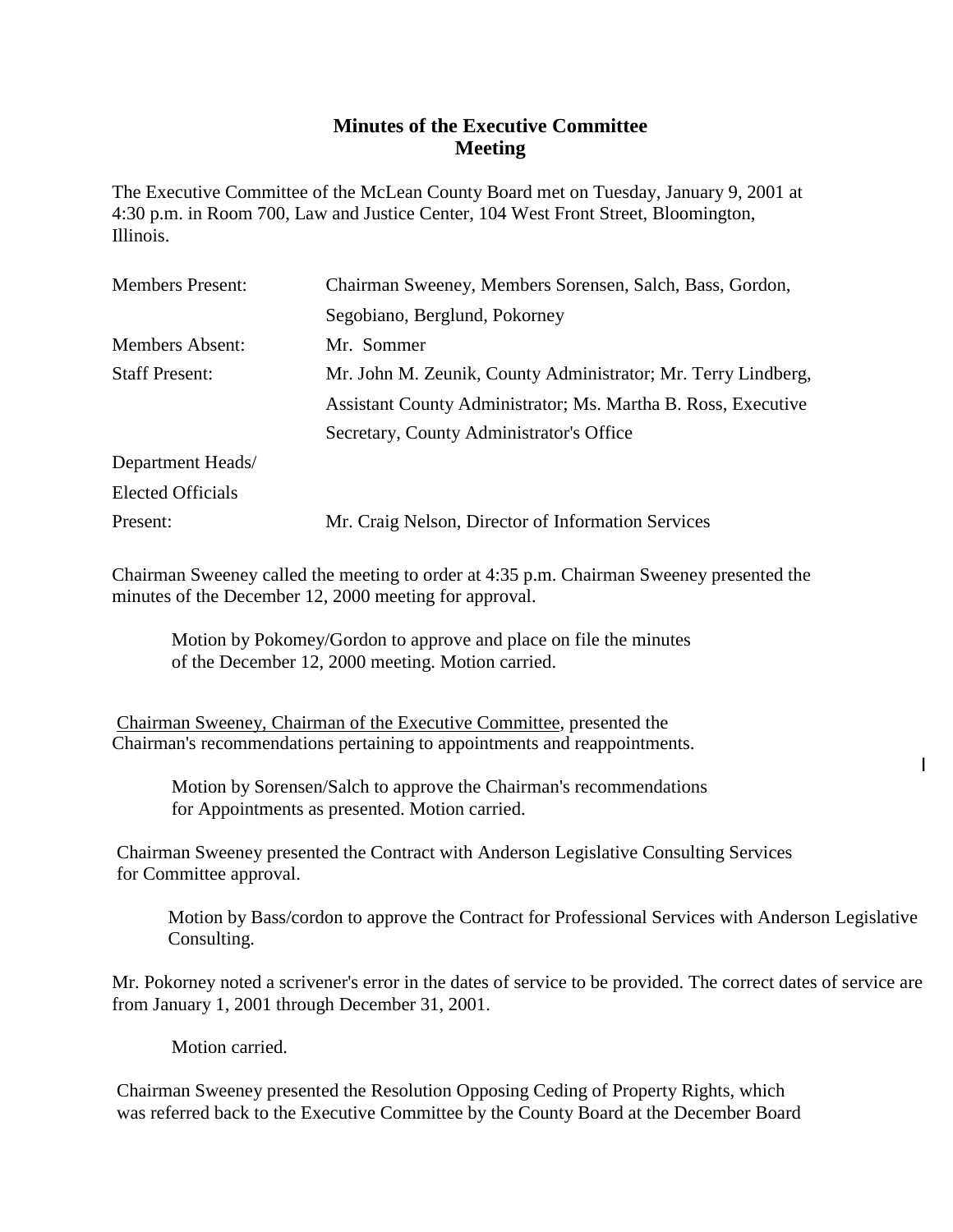Minutes of the Executive Committee Meeting January 9, 2001 Page 2

meeting. He provided the Committee with a copy of a proposed Motion, which would refer the pending Resolution to the State's Attorney's Office to be redrafted. The redrafted Resolution would then be returned to the Executive Committee for consideration. He stated that the proposed Motion attempts to address the concerns that some County Board members had with the contents of the original Resolution. .He noted that, once the Resolution had been redrafted and the Executive Committee had approved it, the Resolution would be brought before the full County Board for approval.

Motion by Sweeney/Gordon to recommend approval of the proposed Motion pertaining to the redrafting of the Resolution Opposing Ceding of Property Rights.

Mr. Segobiano asked why McLean County is being asked to participate in an issue that is occurring in Ford County. Mr. Sorensen responded that the issue of ceding property rights to the Miami Indian Tribe came before the Legislative Committee, brought by Member Kinzinger, who felt it was a timely issue with regard to setting precedent. The precedent potentially set if the Miami Indian Tribe is successful in winning their suit against Ford County property owners could, at some future date, impact McLean County property owners and other property owners throughout Central Illinois. Therefore, it was thought that McLean County should go on record as showing opposition for this lawsuit.

Mr. Segobiano asked why other Central Illinois counties, such as Woodford, Livingston and DeWitt, are not publicly opposing the Miami Tribe's pending lawsuit. Mr. Lindberg responded that McLean County has not sought information from the surrounding Counties regarding their position, if any, regarding the Miami Tribe's suit.

Mr. Segobiano stated that the issue of opposition to the Miami Tribe's lawsuit, at this time, appears to be more of a personal issue, rather than a County issue. He noted that he would be more likely to support opposition efforts if other Counties were also participating.

Chairman Sweeney stated that, as a part of the Proposed Motion, the State's Attorney's Office could investigate the extent of other Counties' positions or activities regarding the issue of the Miami Tribe's pending lawsuit.

Mr. Segobiano asked whether there has been any information forthcoming from any other Illinois counties that opposes the Miami Tribe's suit, other than from Ford County. Mr. Zeunik responded that there has not been further information or communication forthcoming from any county other than Ford County.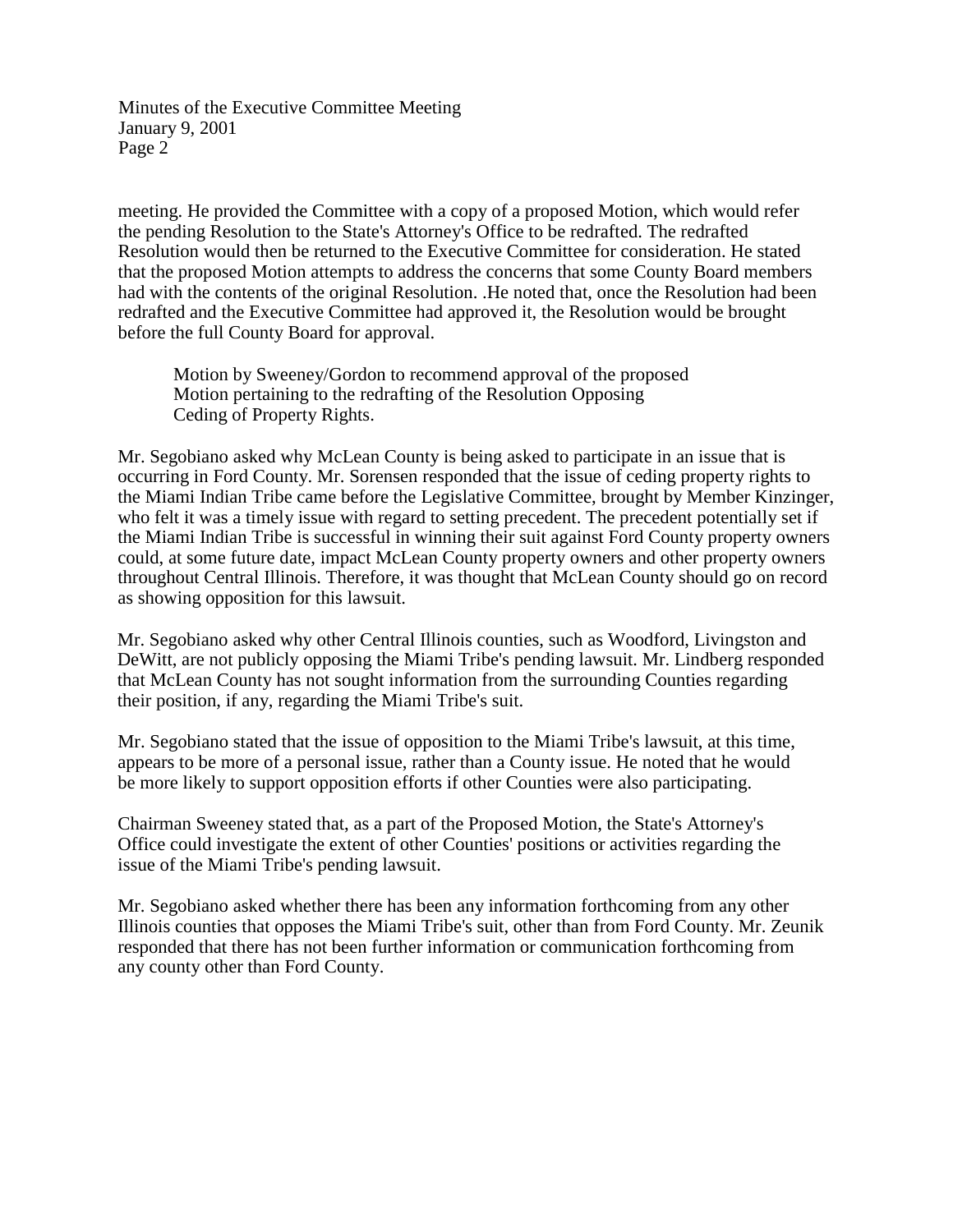I

Mr. Sorensen asked to whom the initial open letter from Ford County was addressed. He stated that his recollection was that the open letter was addressed to the County Boards in surrounding counties.

i

Mr. Gordon stated that Item 2 of the Proposed Motion should read, "remove any language that might imply...," rather than to utilize the word implicate. He noted that some of the language in the Resolution continues to suggest a stronger tone than he desires to communicate.

Chairman Sweeney explained that the intent was to send the Resolution to the State's Attorney's Office for examination of the current language, and to determine whether or not the issue of a Resolution was still pertinent.

Mr. Salch asked whether additional counties would be included in the motion. Chairman Sweeney responded that there is no mention of other counties in the original motion.

Amended motion by Salch to determine the extent of participation, if any, of other Counties in the issue of the Miami Tribe's litigation. Original maker of motion, Mr. Sorensen, stated that he would accept the amendment to the original motion. Mr. Gordon, second of the original motion, accepted the friendly amendment. Amended motion carried.

Chairman Sweeney stated that there is presently a need for the Rules Committee to convene to review the County Board's procedures for filling its vacancies, as well as other issues.

Motion by Berglund/Pokorney to convene the Rules Committee of the County Board for the purpose of reviewing procedures for filling Board vacancies, and other items, to be determined.

 Mr. Segobiano asked what procedure was not precisely followed during the County Board appointment for the seat in District 10. Chairman Sweeney responded that there is no provision in the County Board Rules for having candidates for vacant County Board seats to appear before the Executive Committee. Neither is there provision in the rules for input by Board members to the Board Chairman showing support for particular candidates.

Mr. Gordon asked whether there is any specific prohibition in the current rules regarding the manner in which the last appointment procedure was conducted. Mr. Zeunik responded that the County Board Rules are explicit as to the appointment procedure for vacant seats, in that the applicants are to address the full Board at its regularly convened meeting. Following each candidate's address, the Chairman announces his appointment. Therefore, while there is no specific prohibition as to the procedure followed for the appointment to the District 10 seat, the procedure specified in the Rules was not followed.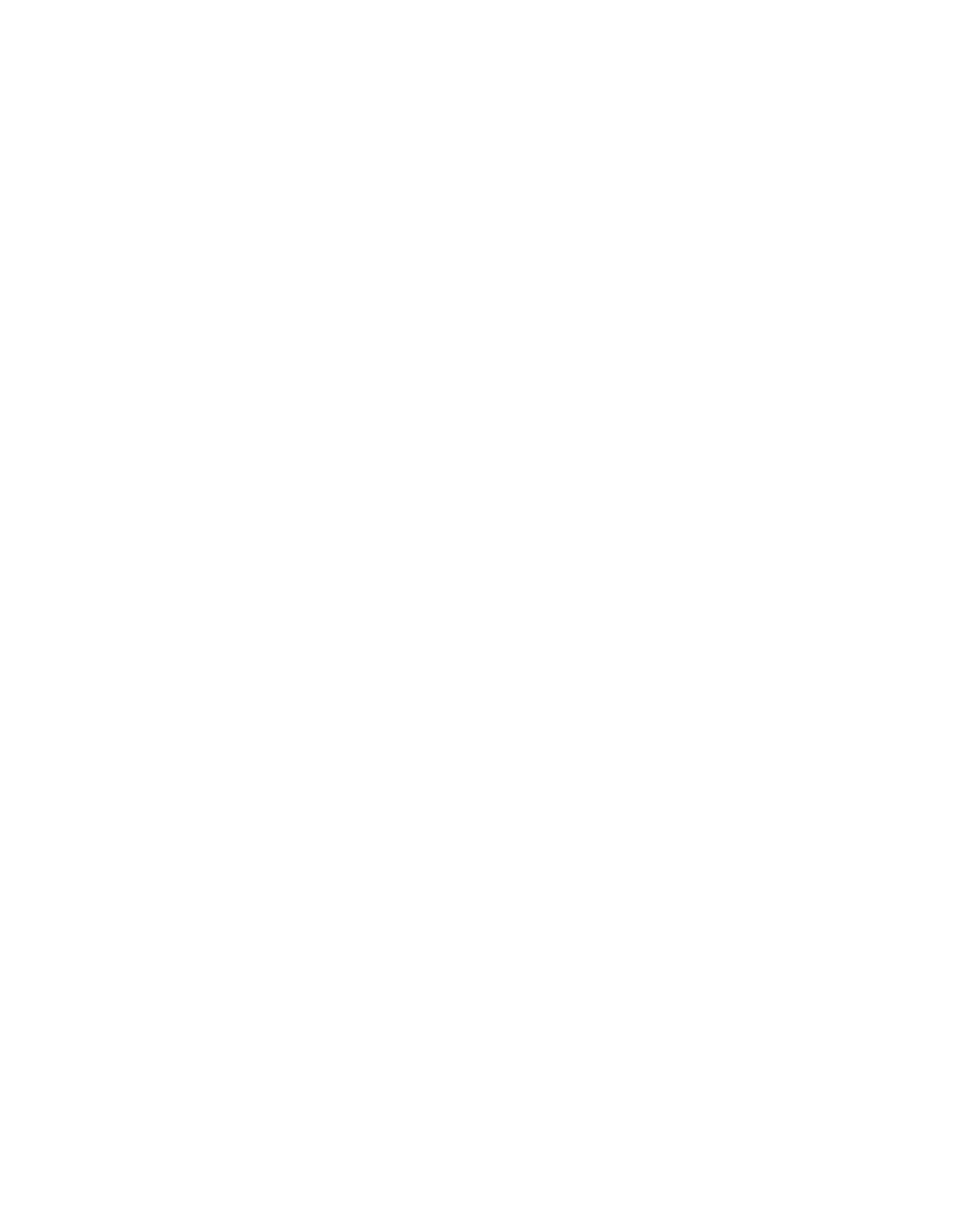## **Minutes of the Executive Committee Meeting** January 9, 2001  $\qquad \qquad \text{I}$ Page Four

Mr. **Pokorney asked whether the appointment to the District 10 seat is now** invalid, in view of the fact **that a somewhat different procedure was utilized.** Chairman Sweeney responded that the . appointment is not invalid.

ii

Mr. Bass voiced his **support** of the procedure utilized for the District 10 appointment. He stated that there was an increased opportunity to become acquainted with the different candidates.

Chairman Sweeney stated that he is in favor of candidates appearing before the Executive' Committee in order to garner feedback from as many members as possible prior to appointments being made.

## Motion carried.

Chairman Sweeney stated that there are two (2) County departments that report to the Executive Committee, those departments being the County Administrator's Office and the Information Services Department. Beginning in January 2001, both departments will give a status report to the Executive Committee on a monthly basis.

Mr. Craig Nelson, Director, Information Services Department, stated that his status report included developments in his department from May 2000 to the present. He noted that three (3) mandates were given at the time he was named Acting Director of Information Services in May 2000, those mandates being: 1) improvement of service to County offices by the Information Services Department; 2) enhancement of departmental unity between the different components of the department; and, 3) development of a plan for the operation of Information Systems for the County.

At this time, Mr. Nelson explained, the Information Services Department ("LS.") is transitioning from primarily addressing emergency and urgent needs, to a methodology of planning and accountability. He noted that prioritizing in this regard is, at times, a challenge.

Mr. Nelson remarked that the aspect of the delivery of good customer service, both to other County departments and within the LS. department, has improved substantially. He noted that one specific area of improvement is that of giving realistic projections to County departments regarding evaluating and scheduling their requests.

Mr. Nelson stated that departmental unity has improved. There are three (3) divisions within the LS. Department, whose activities must be coordinated: 1) the hardware/networking component; 2) programming component; and 3) Records Management. The disparate nature of the departmental divisions, at times, made communication more difficult. That disparity is being addressed by holding regularly scheduled meetings and increased communication between the departments.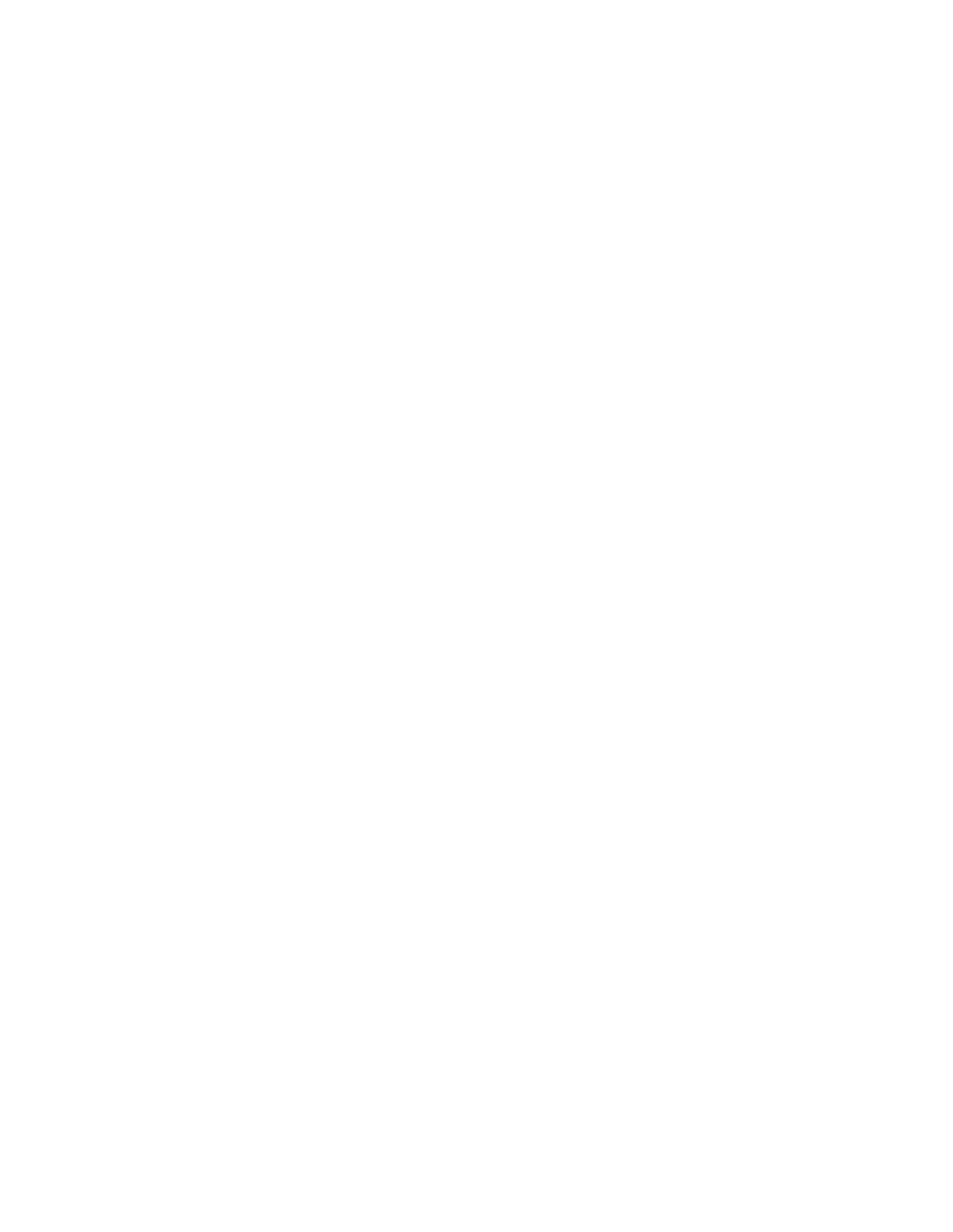Minutes of the Executive Committee Meeting January 9, 2001 Page Five

Mr.Nelson noted that the formation of a plan is the most challenging of the objectives he is addressing. He remarked that he and Mike Gallagher, Technical/Operations Manager, were well-assisted in first-time budget matters for the LS. Department by the Administrator's Office.

During the budget process, meetings were held with the department heads to develop a list of their anticipated needs for both staff resources and hardware components/projects. In the near future, department heads will be informed of what the LS. Department will realistically be able to provide, within the constraints of the current budget.

For future reports, Mr. Nelson explained that he plans to adhere to four (4) topics: 1) General Administration; 2) Hardware/Network; 3) Programming/Database/Web; and 4) Records Management. Future projects include the implementation of a new e-mail system, with the conversion to the new system to take place on a department-by-department basis.

Mr. Nelson noted that increasing network speed is another project objective. He explained that maintenance of existing systems and the disparity of various hardware units absorbs large amounts of time and resources, and LS. will be moving toward more uniformity in this area.

Mr. Sorensen asked what the current staffing situation is within the LS. Department. Mr. Nelson responded that there is currently one (1) position open, that of a Programmer. He stated that he is advertising widely for this position.

Mr. Sorensen asked to be updated on the hiring process in view of the provisions of the new PAS study. Mr. Nelson agreed.

Mr. Salch asked what the current staffing complement is in LS. Mr. Nelson responded that there are eighteen (18) positions within the department. There are 3 in Records Management, with the remainder serving as either Database Administrators or Programmers.

Mr. Gordon asked what ADR and NIBRS encompassed, with regard to grant applications and implementation. Mr. Nelson responded that ADR (Automated Disposition Reporting) is a part of the IJIS contract. It is an automatic report to the State of Illinois by the Circuit Clerk. NIBRS is uniform crime reporting at the national level. Application for this grant has been made, and is awaiting response.

Mr. Gordon stated that Information Services has hosted IJIS related site visits from a number of noteworthy visitors. He noted that the County is becoming well-known for the distinction of having the IJIS System.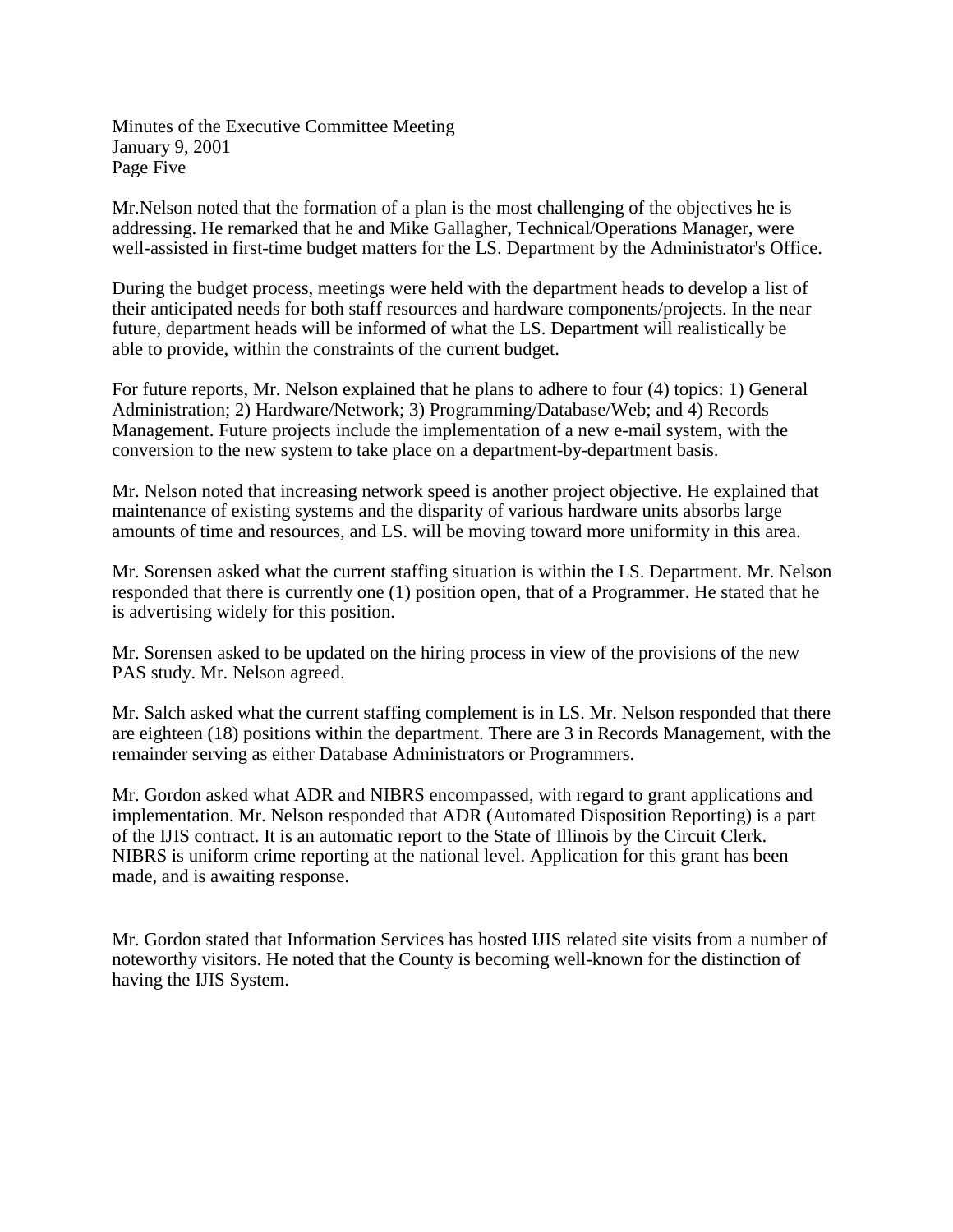Minutes of the Executive **Committee Meeting January** 10, 2001

Mr. Sorensen, Chairman of the Finance Committee, stated that the Committee has no items for I Committee Action. **He noted** that there will be a Special Committee Meeting scheduled in the near future to discuss collective bargaining issues.

Vice Chairman Pokorney, Vice Chairman of the Justice Committee, stated that the Committee has no items for Committee Action.

Chairman Gordon, Chairman of the Land and Development Committee, stated that there are no items for action at this time. He noted that there is a scrivener's error in Case S-00-22. The correct spelling of the subdivision is Wexford Hills. .

Mr. Gordon stated that there will be a Resolution of Appreciation forthcoming for Mr. Robert Buhrke, a long-time member of the Zoning Board of Appeals, who has resigned due to ill health.

Chairman Bass, Chairman of the Transportation Committee, presented the Joint Agreement between the State of Illinois and the County regarding Illinois Route 9 and Lexington-LeRoy Road Intersection improvements. He explained that the State is providing 100% of the funding for this project.

Motion by Bass/Segobiano to approve the Joint Agreement Between the State of Illinois and the County of McLean regarding the Illinois Route 9 and Lexington-LeRoy Road Intersection. Motion carried.

Chairman Salch, Chairman of the Property Committee, presented the Watercraft Lease Agreement with Illinois State University. He noted that it is identical to the previous agreement. He stated that the agreement has been reviewed by the Risk Management Department, the State's Attorney's Office, the Parks and Recreation Department and the Property Committee.

Motion by Salch/Segobiano to Approve the Watercraft Lease Agreement with Illinois State University.

Mr. Gordon asked how the year 2000 income and direct labor cost figures compare with those for year 1999, that were cited in Parks and Recreation Director Bill Wasson's report to the Property Committee. Mr. Zeunik responded that the year 2000 figures would be available to

both the Property and Executive Committees in February. He explained that the County Auditor I and the County Treasurer must keep the year 2000 books open through the month of January 2001. Following the closing of the books for Fiscal Year 2000, the figures will be available. He further noted that the main factor causing a variance would be a change in the water levels, which in turn, would affect usage levels. In such a case, seasonal help positions would be reduced to bring costs into line.

I